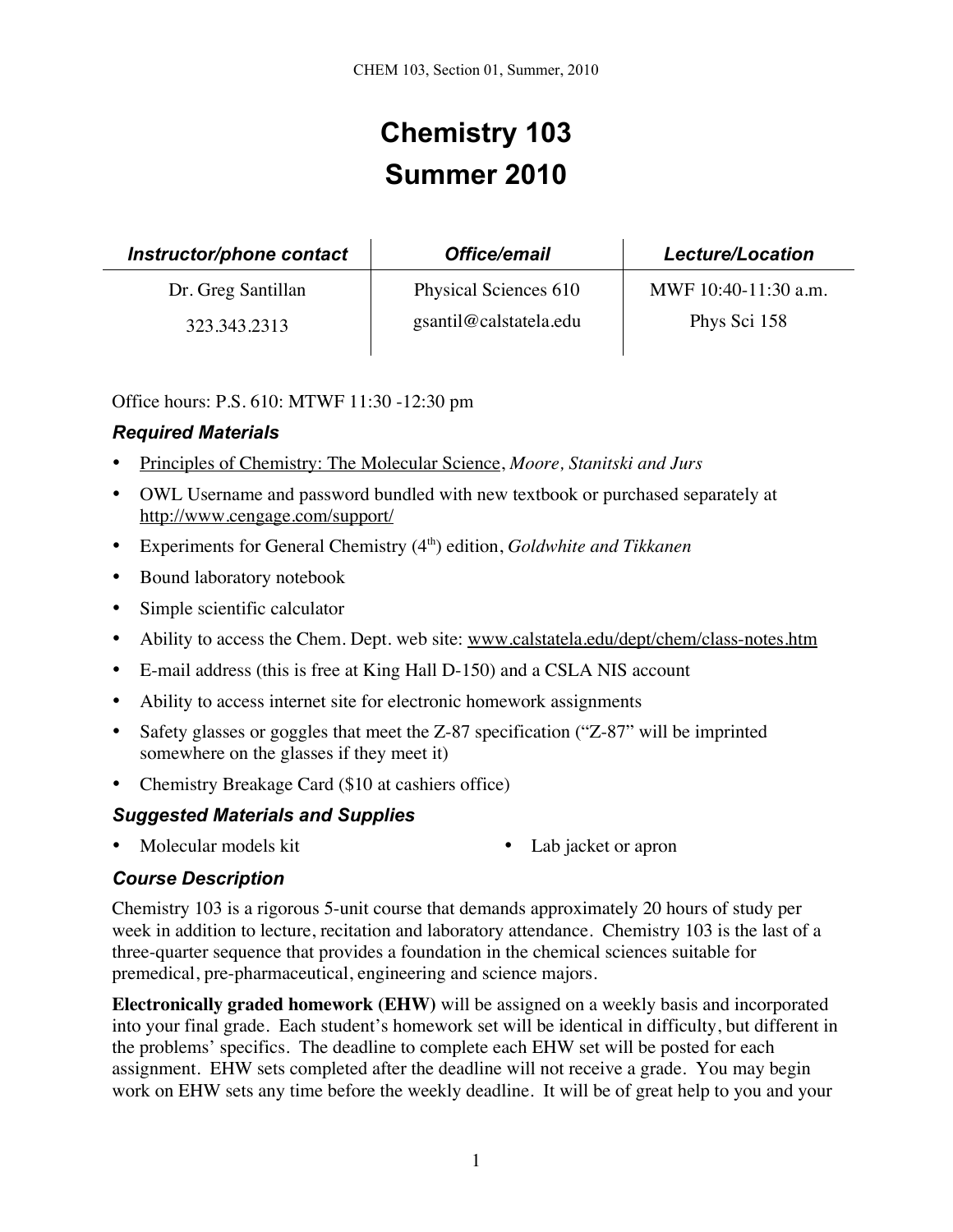grade if you review some of the problems at the end of each chapter and the tutorials and practice problems available on the OWL site before attempting the EHW sets. EHW sets can be accessed at http://www.cengage.com/owl/ .

**Human graded homework** will be due weekly at your recitation meeting. These problems will be *more* difficult than the e-homework and will bear a stronger resemblance to the types of problems you should expect on your examinations. These will be graded by your recitation instructor and returned to you on a schedule set by your instructor.

#### *Course Goals and Objectives*

The goals of this course are to contribute to the mastery of scientific literacy, critical thinking, problem solving, and idea integration skills necessary of students pursuing careers in technological disciplines. Reading, problem solving, performing experiments, writing reports, participating in discussions facilitated by the instructor, small-group activities, and lectures will be employed to accomplish these goals.

*In the laboratory, students are expected to work individually to learn new skills under the tutelage of the lab intructor and to use those learned in earlier CHEM lab classes to solve more complex problems relevant to the topics covered in CHEM 103. The lab is an integral part of the course and failure to earn a passing grade in the lab will result in failing CHEM 103.*

The course objectives are to introduce basic concepts of chemistry including solution chemistry, acid/base chemistry, thermodynamic functions, electrochemistry, nuclear chemistry, and the chemistry of main group and transition metal elements. Chemistry 103 is a core course designed to familiarize students with the basic concepts of chemistry that are necessary for success in higher courses. It will also provide students with the skills necessary to successfully reach their career objectives. Students should consider the time devoted to this course an investment in their future.

#### *Requirements*

Students are required to conduct themselves in a professional manner during class. Cell phones, pagers and other electronic devices must be turned off during lecture. Late arrivals, sidediscussions and other unprofessional behavior will be addressed at the instructor's discretion. Attendance may be recorded. Students returning from absences are advised to copy lecture notes from students in their study group.

Students are required to take quizzes and examinations designed to measure each individual's understanding of the course objectives cited above, which will include both problem solving and essay responses. Weekly quizzes will be administered during recitation. Students are required to take two midterms and a final examination. Make-up exams will not be available for midterm exams, and will only be made available for the final exam at the discretion of the instructor for medical emergencies or other extreme situations verified in writing by a third party. For example, in case of medical emergency, the student must provide a signed physician's note to the instructor before a make-up exam will be scheduled.

Students must be concurrently enrolled in Chemistry 103 recitation and laboratory sections to take this course. Students will perform experiments that demonstrate the basic concepts of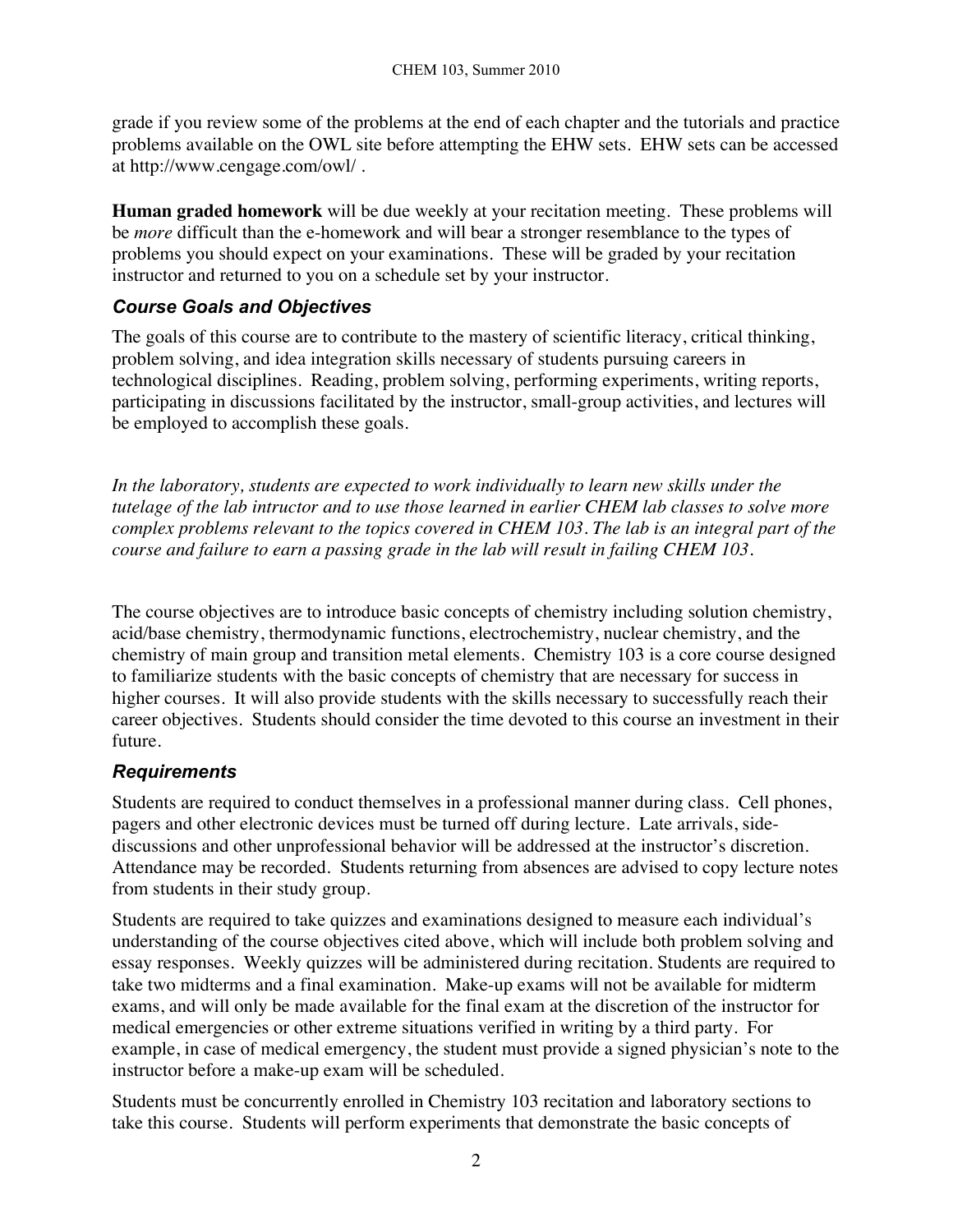chemistry and microscopic properties, and prepare written reports describing the principles, techniques, results, conclusions, and sources of experimental error in these experiments. This is a very important component of this course worth 20% of your grade. *A student who does not pass the lab will not pass the course!*

#### *Study Suggestions*

- Study illustrations and diagrams and read the text before attending lectures.
- Form a small (3 or 4 person) study group.
- Do as many problems possible in addition to the assigned homework and do them without relying on solution keys.
- Work additional problems and review for the exams with study group members.
- Get help from the University Tutorial Services staff and your instructors in a timely manner. The office hours of all Chemistry 103 instructors are posted in the Department office (PS 616).

For more study tips, read the Preface of your text.

# *Grading*

The grade in this course is assigned largely on the basis of points accumulated through activities in the following categories:

| <b>Activity</b>                                                                                                           | <b>Points Possible</b> |
|---------------------------------------------------------------------------------------------------------------------------|------------------------|
| Two midterms @ 150 points each                                                                                            | 300                    |
| Laboratory Reports and 30 points for lab technique                                                                        | 230                    |
| Recitation                                                                                                                | 130                    |
| 80 points for the best 8 quizzes issued during recitation (valued at<br>10 points each), 50 points for assigned homework, |                        |
| e-graded homework                                                                                                         | 100                    |
| <b>Final Examination</b>                                                                                                  | 240                    |
| TOTAL                                                                                                                     | 1000                   |

The instructor may make minor changes to the total number of points as necessary. Additional quizzes given during lecture may be used to assign extra credit. The class may be "curved" but there is a level of competence that must be achieved to pass the class. The instructor will provide details of the requirements for specific letter grades as the quarter progresses. Plus and minus grades will be issued in this course. *However, if you fail the laboratory or the recitation, do not expect to pass the class!*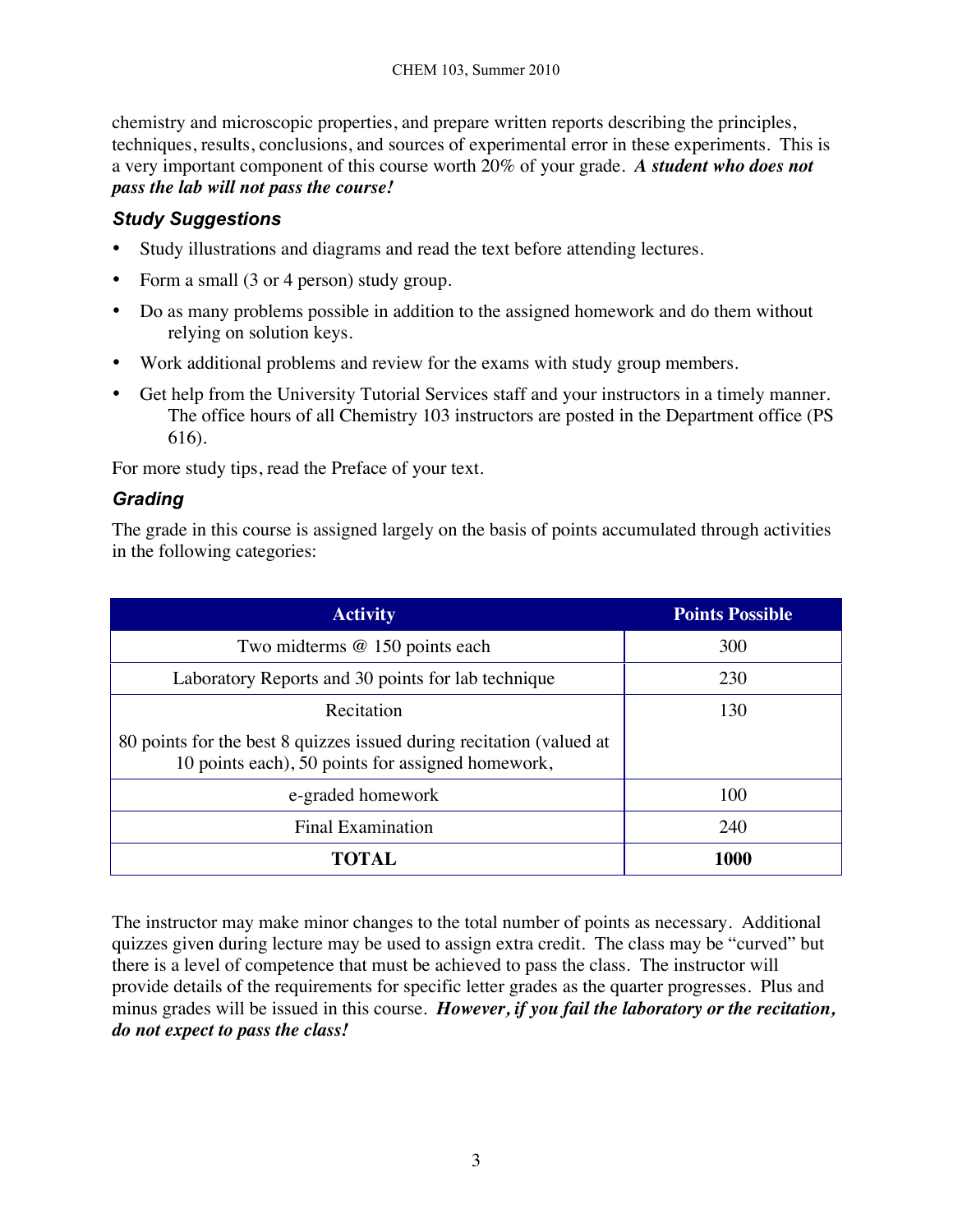# *Schedule of Topics and Laboratories*

The scheduled list of topics and laboratory exercises is tabulated below. The homework solutions will be posted on the bulletin board outside Physical Sciences 155 and in a library limited loan folder after the due date.

| <b>Week</b>    | <b>Topics (Chapters)</b>                        | <b>Laboratory Exercise from</b><br>G&T (points)                                | <b>Homework problems</b><br>(week due)                                        |
|----------------|-------------------------------------------------|--------------------------------------------------------------------------------|-------------------------------------------------------------------------------|
| 1              | Equilibrium (13)                                | Check-in; Prepare & titrate<br>0.1M NaOH                                       | Chap. 13: 47, 50, 54, 58, 59<br>(week 2)                                      |
| $\overline{2}$ | Equilibrium (13)<br>Solutions (14)              | Expt. 13. Molecular Weights<br>Freezing Pt Depression (25)                     | Chap. 13: 62, 63, 65, 70, 72<br>(week 3)                                      |
| 3              | Solutions (14)                                  | Experiment #15:<br>pH and pH Titrations (30)                                   | Ch 14: 23, 50, 63, 72, 77 (wk)<br>4)                                          |
| $\overline{4}$ | Acids and Bases (15)                            | Experiment #17:<br>Qualitative Analysis (20)                                   | Ch 15: 38, 47, 55, 62, 64 (wk 5)                                              |
| $5*$           | Acids and Bases (15)<br>Aqueous Equilibria (16) | Experiment #19: Syn./Anal.<br>of Sodium Bicarbonate &<br>Sodium Carbonate (50) | Ch 15: 65, 67, 69, 70, 72 (wk)<br>6)                                          |
| 6              | Aqueous Equilibria (16)                         | Experiment #19: continued                                                      | Ch 16: 27, 34, 46, 61, 64 (wk 7)                                              |
| 7              | Thermodynamics $\&$<br>Chem Reactions (17)      | Experiment #21:<br>Free Energy Change (25)                                     | Ch 16: 68, 71, 80; Ch 17: 10,<br>17 (week 8)                                  |
| $8*$           | Thermodynamics:<br>(17)<br>Redox reactions (5)  | Experiment #16:<br>Redox Titrations (25)                                       | Ch 17:36, 39, 50<br>Ch 5: 29, 32 (wk 9) Note that<br>2 HW are due on week 10! |
| 9              | Electrochemistry and Its<br>Applications (18)   | Experiment #22:<br>Electrochemistry (25)                                       | Ch 18: 17, 25, 26, 42, 58 (wk)<br>10)                                         |
| 10             | Nuclear "Chemistry"<br>(19)                     | Check Out                                                                      | Ch 18: 68, 72, 75, 76, 79 (wk)<br>10)                                         |

**\* Mid-term exams will be administered during these weeks**.

#### *Exam Schedules*

Unless otherwise announced in lecture, mid-term exams will be given on the Friday of the  $5<sup>th</sup>$  and  $8<sup>th</sup>$  weeks of the term – July 23 and Aug. 13, 2010. The Final Exam is on Sept. 1, 2010.

# *Laboratory and Recitation*

The recitation section is devoted to reviewing the topics related to the homework and the theoretical and technical aspects of the laboratory exercise. Students will have a weekly quiz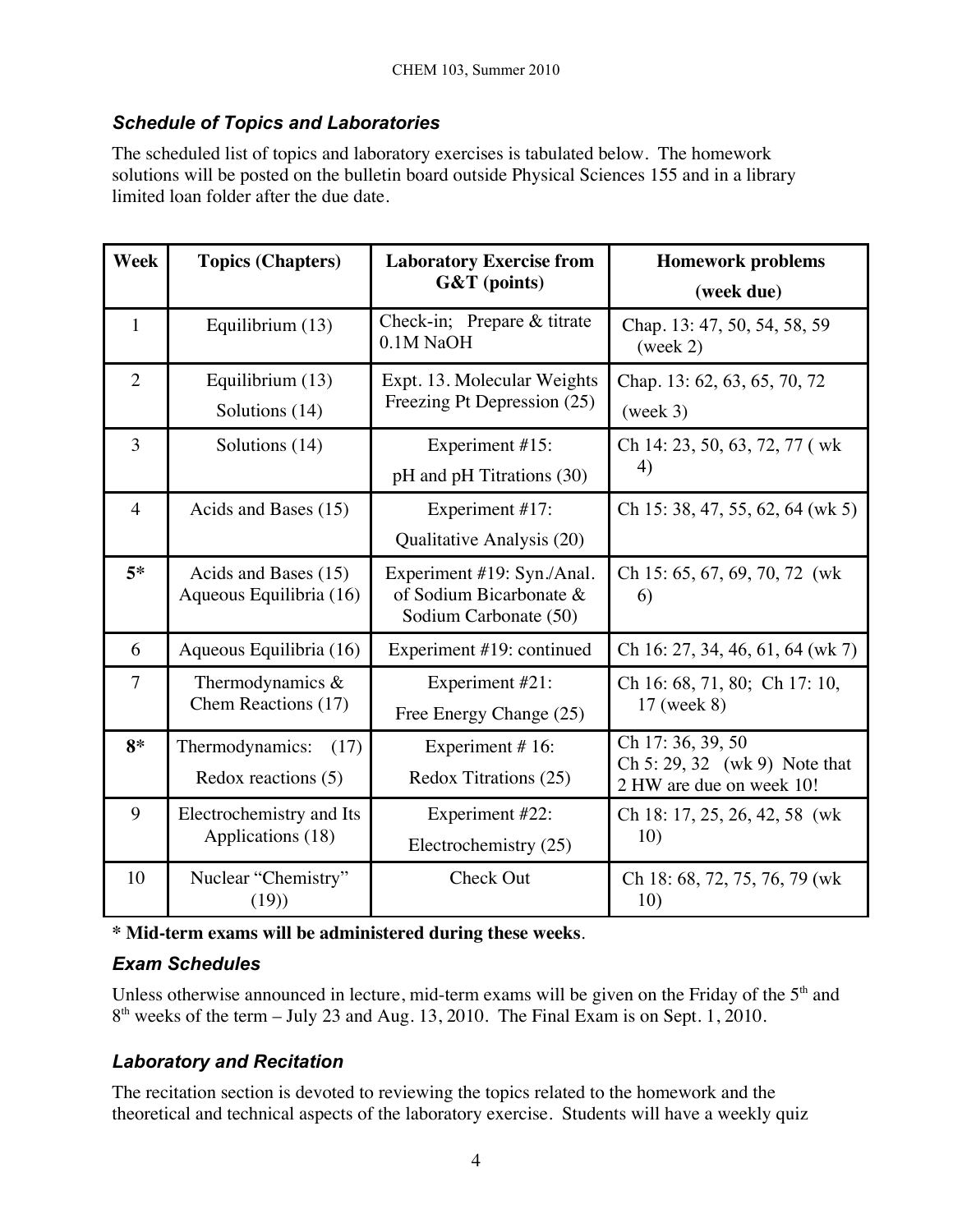during their recitation section. Written homework is due when their recitation section meets. Laboratory instructors will provide details during the first class meeting.

The laboratory section meets immediately after the recitation section. In all experiments you are required to wear safety glasses that meet the Z-87 standards at all times during the laboratory period**.** *If you do not have appropriate eye protection, you will have to leave the laboratory and lose the points for that experiment.* 

During the experiment students will enter data into bound laboratory notebooks. In experiments where students work with a partner, both need to enter the data into their respective notebooks before leaving the laboratory. After completing the experiment, the instructor will initial the page on which the student entered the data in their laboratory notebook.

The instructor will tell students when final written reports are due. Final reports submitted for grading will be either **neatly** written in each student's notebook following the data pages or prepared with a word processor with a photocopy of the original raw data attached. This assignment is an original writing assignment and reflects on your critical thinking and writing skills.

**All** laboratory reports will contain the sections described below:

- **I. Prelab:** A detailed description of how the student plans to perform the experiment. **This section must be completed before coming to lab**. The instructor has the discretion to grade the prelab assignment and use that grade for that week's quiz grade.
- **II. Raw Data:** The initialed data (or photocopy) that the student collected in the lab period. Neatness is not imperative here, but it must be readable, with the data clearly labeled and the units of measurement listed. If this section is missing, the student will receive **ZERO**  credit for that experiment.

#### *Formal Report (graded)*

- **III.** The student's name (and lab partner's name [if applicable]), date, and experiment title.
- **IV. Purpose:** A brief description of the experiment and what the student intends to accomplish
- **V. Data:** A table containing the data the student collected in the experiment complete with units. In some cases the student may also want to include results in this table.
- **VI. Theory/Principles:** A summary of the concepts explored in the experiment. If there are mathematical equations used in your calculations, they are derived and explained here. This section is one of the most valuable sections in the reports in terms of the number of points. Just writing equations is not enough!
- **VII. Experimental:** A section that may refer to the laboratory manual, but also describe deviations from or improvements to the procedure.
- **VIII. Calculations:** A sample calculation showing how the student obtained their results.
- **IX. Results:** The results of each student's experiment in a table.
- **X. Conclusions/Discussion:** This section also carries a large share of points. In this section you compare your results to the accepted literature values whenever possible. Make sure to reference literature values; a good source is the **CRC Handbook of Chemistry and Physics,** which is in the reference section of the library. The student should also identify